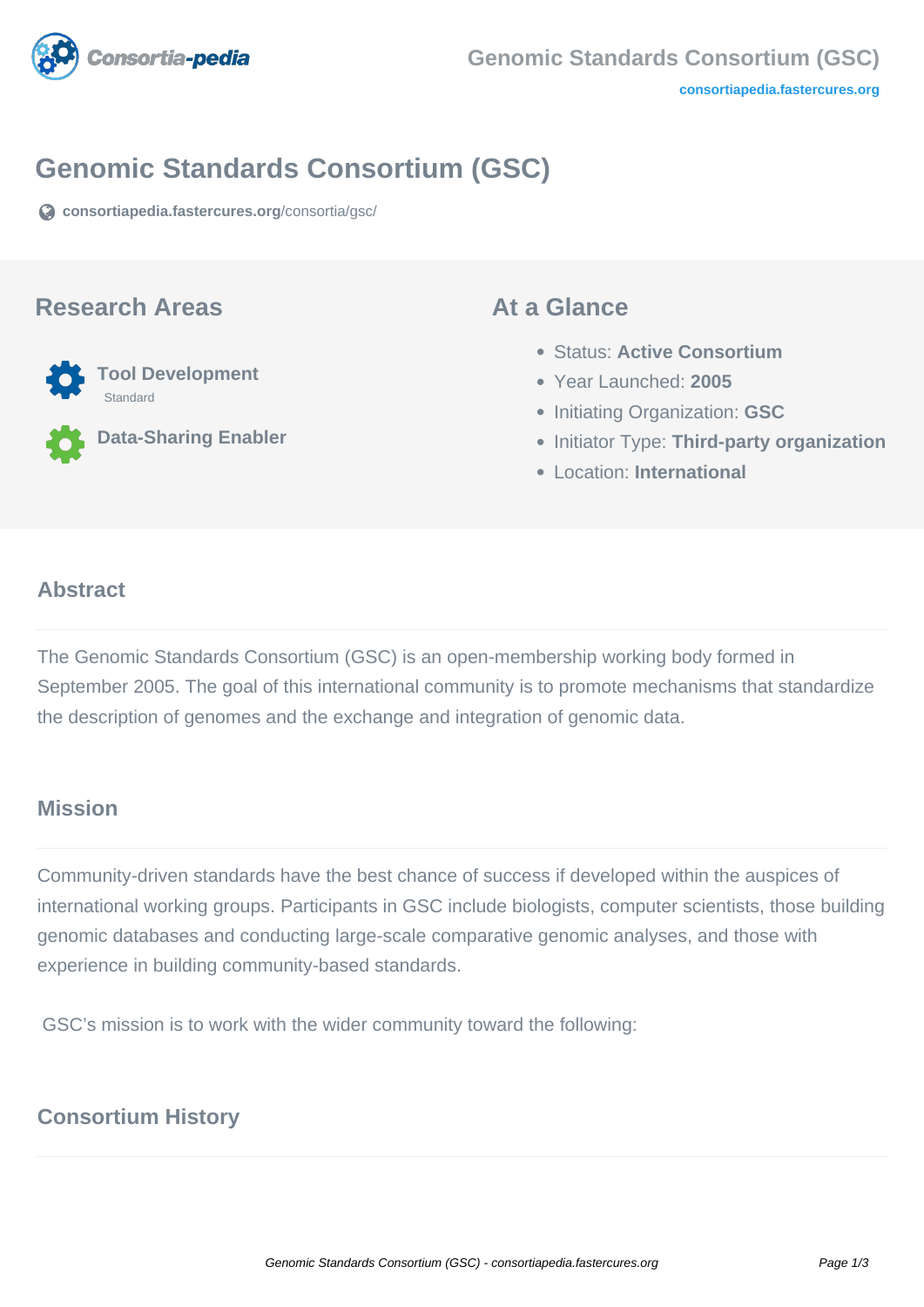

**[consortiapedia.fastercures.org](http://consortiapedia.fastercures.org/)**

2005: Metagenomics, MetaData, MetaAnalysis, Models, and MetaInfrastructure Project

2005: Minimum Information about any Sequence Project

- 2007: Genomic Contextual Data Markup Language Project
- 2007: Genomic Rosetta Stone Project
- 2008: Standards in Genomic Sciences Journal Project
- 2009: Microbial Earth Project
- 2009: GSC Biodiversity Working Group
- 2010: MixS Compliance and Interoperability Working Group Project
- 2011: Biodiversity, Bioinformatics, and Biotechnology Project
- 2011: The Biological Observation Matrix (BIOM) format Project
- 2011: Minimum Information about a Genomic Observatory Project
- 2012: Environment Ontology Project
- 2012: MixS for Indoor metagenomics Project
- 2012: Genomic Observatories Project
- 2012: Biocode Commons Project
- 2012: ISA Infrastructure Project
- 2013: Minimum Information on a Phenotype MicroArray Study
- 2013: Minimum Information about a biosynthetic gene cluster project

### **Structure & Governance**

The GSC Board was established in April 2009 to improve communication within GSC, build GSC strategy, help move the community toward formalization (long-term sustainability, transparency, and vision), improve community-level representation, and help foster strategic partnerships with other communities.

The Board has monthly teleconferences and in-person meetings at each GSC workshop.

# **Financing**

Although the vast majority of GSC efforts are contributed on a volunteer basis by a wide range of participants, GSC gratefully acknowledges that it has received formal funding for the following activities. Starting 2012, GSC has an Industry Annual Subscription Program. There are three levels of